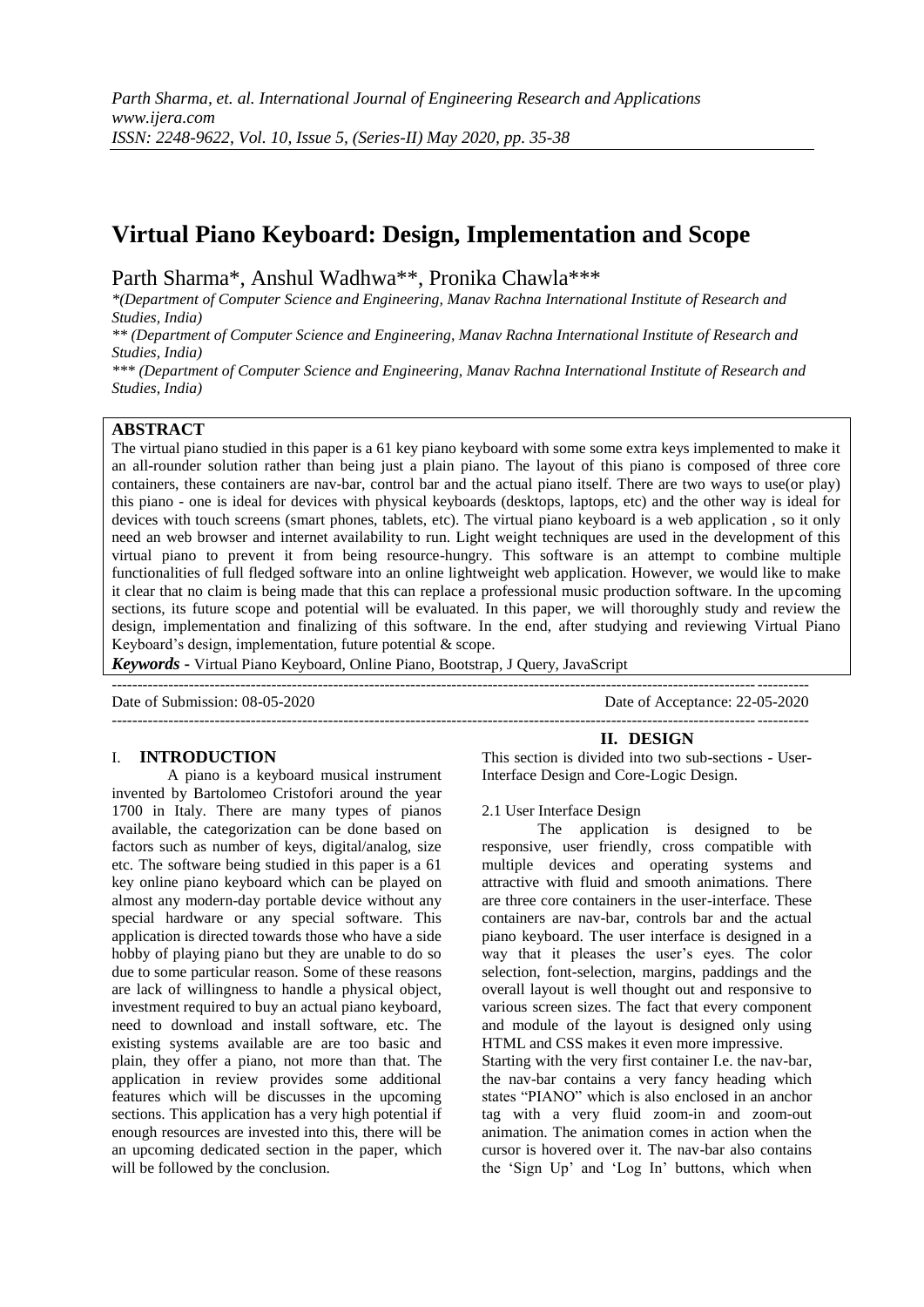clicked on opens the sign-up and login windows respectively.

After the nav-bar, it comes to the second container I.e. controls bar. The controls bar contains the supplementary features of this application like dark mode toggle switch, recording features, selecting the bass type, etc. The nav-bar and controls div are separated by a sleek horizontal white colored divider line which gives an unexpected appearance to the whole layout.

The dark mode feature mentioned here can be very helpful for those with eye problems. It simply reverses the color scheme to reduce the eyestrain. The dark mode toggle switch is also animated with the help of bootstrap.

At last, the third and final container is the actual piano itself. The fact is was designed only using HTML and CSS is amazing. It is made using HTML <table> tag and div tag. They are aligned in such a way to look like piano tiles. The black tiles are HTML div tags and the white tiles are div tags inside a single HTML table row. Every tile is designed to be animated with a zoom-in and zoomout animation when hovered upon. The final layout of the application is shown in Fig. 1.



**Fig.1** Layout design of the application

2.2 Core Logic Design

When it comes to the core logic behind the functionality, it is all coded in vanilla JavaScript, J Query and Php. The logic is designed to keep the latency and delay at its minimum. When the application loads, all the sounds are first loaded into the memory so that there is no delay between keypress and actual playing of sound. The application is equipped with sign up/login feature using Php and mySQL database. Some proposed features include audio recording feature which will also use the database. This feature is in development as of now and it may or may not be available by the deadline. One of the feature that makes it easy to use is the labeling of piano tiles with the corresponding assigned key on the keyboard. Another feature that may be implemented is the option to upload the recorded audio to user"s Google drive.

2.3 Algorithm

Many algorithms were designed for this application , both for visual and logical elements. Some of these algorithms are discussed below:

2.3.1 Dark/Light Mode Algorithm-The light mode function changes the CSS property of the elements to change their colors according to light mode. J Query is used to manipulate their CSS properties, and the dark mode function changes the CSS property of the elements to change their colors according to darkmode in the same way. The functions to change between two modes first detect whenever the toggle switch on the layout is used. If the toggle switch is on, the darkMode() method is called and if toggle switch is turned off, the lightMode() method is called.

2.3.2 Audio & Sources Combining Algorithm-First, an array called "Auds" is created to store Audio elements and then the 'Sources' array is created and the directories of the audio files are inserted into "Sources". A for loop is used to set the sources of 'Auds' elements as Sources' elements. At last, all the audio elements are muted and loaded into memory.

2.3.3 Sign-up & Log-in Design Algorithm-When the application is loaded the sign up and login forms are hidden by default. If the user clicks the sign-up or login button on the nav-bar, then the respective form is shown using J Query method. There is a close button in both forms, if that close button is clicked, the form is hidden again.

## **III. IMPLEMENTATION**

The overall implementation of this application is simple and yet very complex i.e the languages, libraries, APIs or tools used are very basic but they are utilized in a very complex way. The best example that justifies this statement is the fact that each and every component of the user interface is designed using plain HTML5 and CSS3 including the animations. The responsive user interface implies that a lot of time, experimentation and creativity is invested in the user interface. The process of selecting and arranging the HTML components into an interactive piano and then using CSS to transform plain and basic HTML components into what is presented here in itself was very challenging. Starting from the beginning, the very first eye-catching feature is the dark mode toggle switch. The dark mode toggle switch"s ui is implemented using bootstrap and its functionality is implemented using J Query and CSS. Two JavaScript method called "darkMode()" and "lightMode()" are defined to change the color scheme of the user interface. Then a method called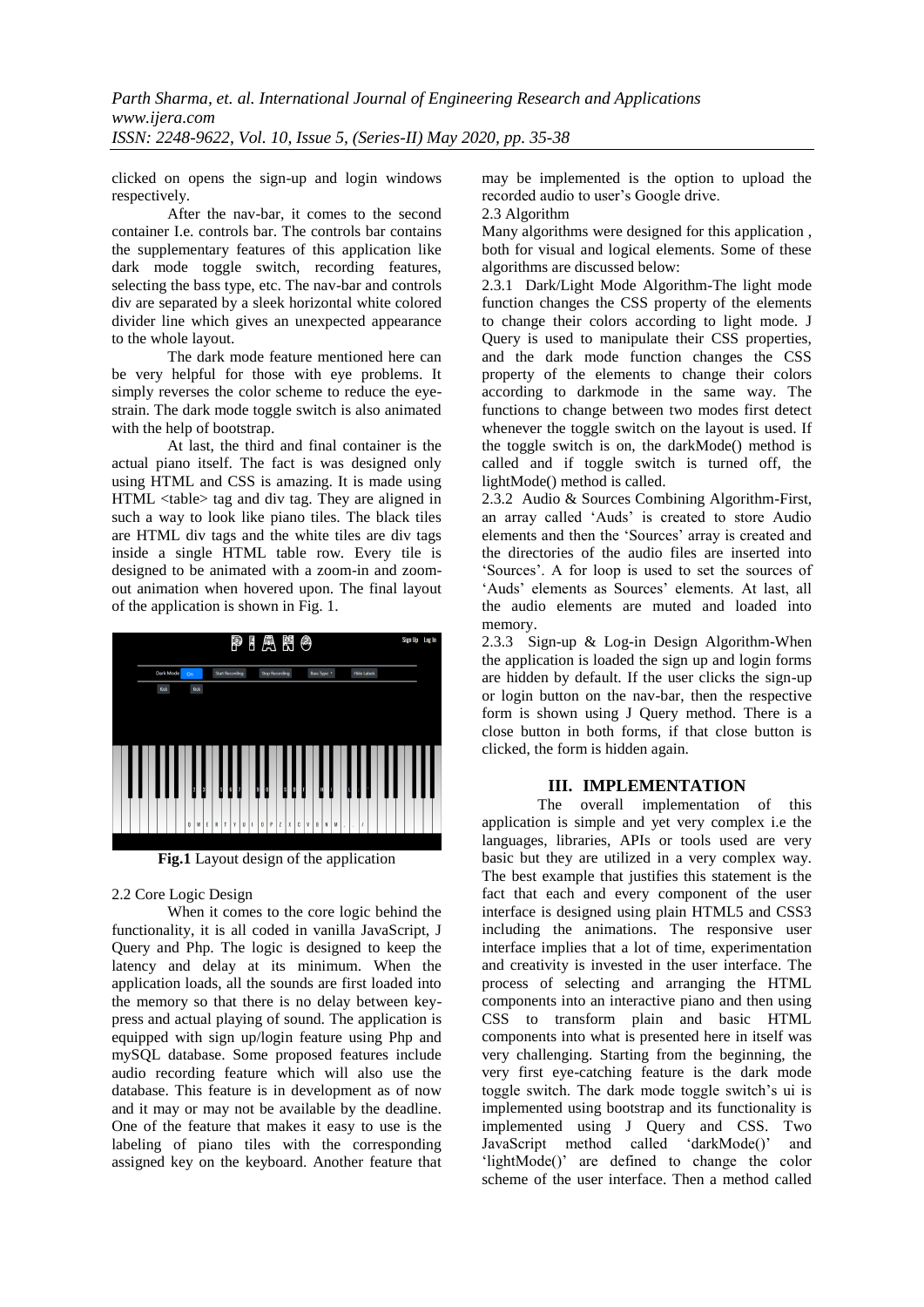'changeMode()' is defined, this function checks the current mode and then calls the 'darkMode()' or 'lightMode()' method accordingly. The dark-mode toggle-switch in on-state and off-state is shown in Fig. 2.



**Fig.2** Dark mode toggle switch in on and off state

The user interface of the bass selector in the nav-bar is also implemented using bootstrap dropdown button. The active bass sound is changed using J Query. The audio of all the piano tiles is played and manipulated using HTMLAudioElement.

The actual sounds are managed using the HTMLAudioElement. At first, two arrays called "Auds" and "Sources" are created. The directories of the 61 audio files are inserted into the 'Sources' array as sources. Then, a "for" loop is started in which a new Audio element is created and the audio file from the 'Sources' array is sequentially set as the audio source of the corresponding Audio element. In the current version of Google chrome, a web application is not allowed to play audio without the user interacting first, so in the 'for' loop, the 'muted' attribute is also set to 'true' and after that the "audio.load()" method is called to load all the audio files into memory to eliminate any delay in audio playing. Now, all the audio objects are ready to be played when needed. The piano can be played by using the keyboard or by just simply touching the piano tiles (on a touch screen device). The touch/click method is implemented by using the JQuery"s \$().click() method. Whenever a piano tile is touched or clicked, this method is called and the id of the piano tile is passed as argument, then the currentTime of the corresponding audio is set to zero, muted parameter is set to false and finally the audio is played.

The second method to play the piano is by using the keyboard. This method is implemented by using JQuery"s keypress() method. In this method, switch-case is implemented, the key-code of the key pressed is passed as the switch() argument and the audio from the Auds array is played accordingly. Another feature that helps users to use this application optimally on a mobile device is the notice it shows when loaded on a mobile device. Whenever the application is loaded onto a mobile device, it shows a notice saying "Hold your device

in landscape mode to play properly.". To implement this feature, a variable named "isMobile" is declared and a boolean value is assigned to the variable using the userAgent. Then an if statement checks if the value is true or false and if it is true, it shows the alert box.

### **IV. SCOPE**

Virtual Piano Keyboard is an online piano that covers a lot of features but there is a lot of room for improvement and new features in the future. There are many new features that can be added to make it a dependable and reliable online platform. Some of these features include the ability to change frequency, pitch, internal volume and other properties of the sound in real-time, the option to sign in using different social media platforms like twitter, Facebook, Google, Microsoft, Sound Cloud, etc and using their APIs, the option to upload the recorded tune to online storage like Google Drive, Microsoft One Drive, etc can also be implemented. Other features like more instruments, loops, patterns, etc and the ability to share the played tune on social media can be implemented if enough resources are invested into this project. As of now, this project can not be used as a dependable and reliable piano however if enough resources are invested into this, it can come very close to emulating a real electronic piano with some features that even a real piano does not provide. If enough time and resources is invested in this application, it can be transformed into an actual dependable and reliable piano keyboard. Moreover, there is also a possibility that it can be transformed into a professional and reliable music production online platform.

#### **V. CHALLENGES FACED**

There were many challenges faced during the development of this web-application. From optimizing the user-interface to reducing the audio delay. Some of the challenges faced are discussed below:

5.1 We faced some issues in the coloring, sizing and alignment of the dark-mode toggle switch and mapping its events to change the CSS of the whole page without reloading the page.

5.2 Another minor issue we faced with the page-layout is with the the sign-up and log-in boxes. Both the boxes were appearing in different places and we wanted to overlap them. With the help of CSS, it was resolved.

5.3 A major issue faced was the delay between the timing of key-press and playing of audio. We figured out that it was happening because the audio files were not loaded in the memory. With the help of the "load()" method, it was resolved.